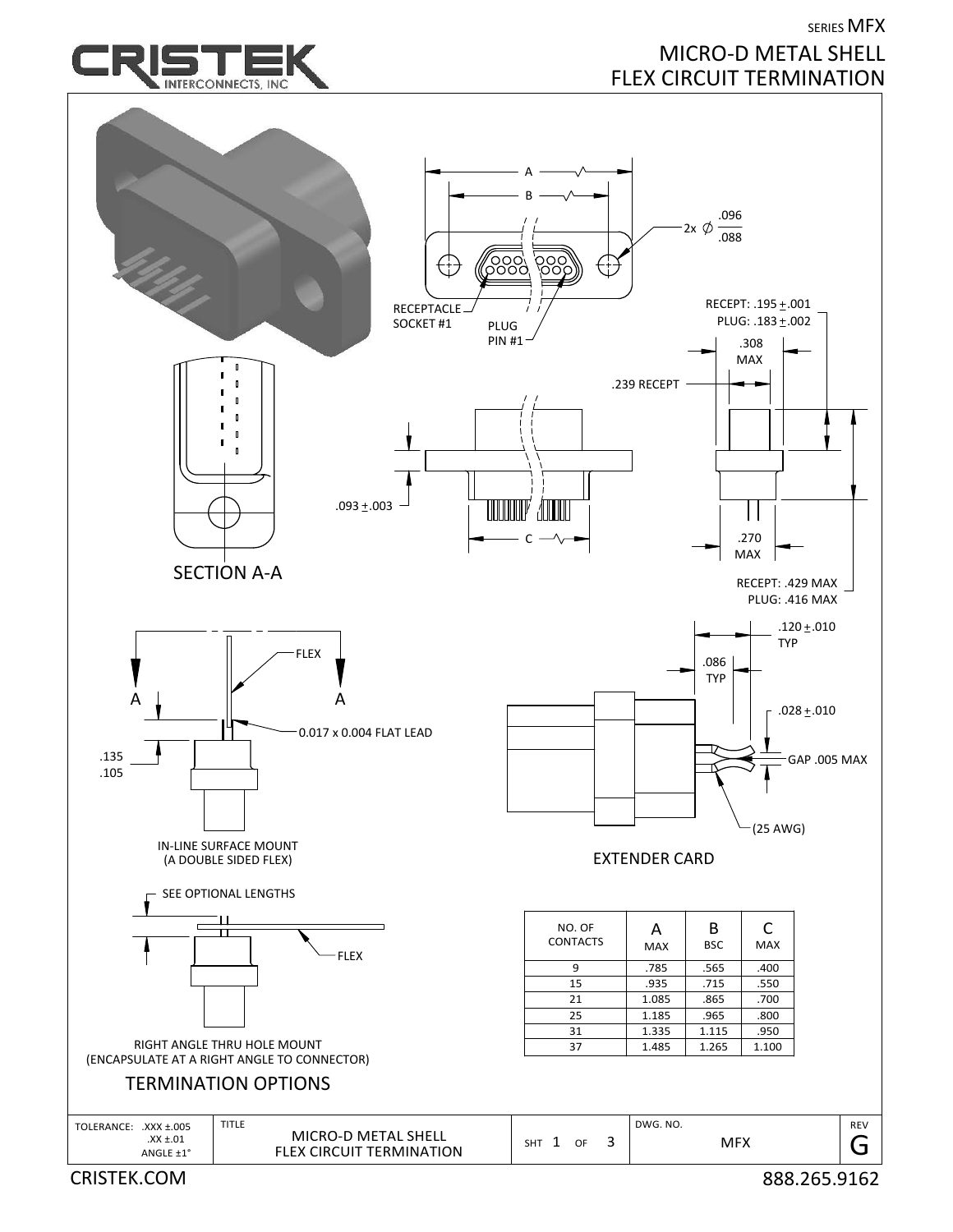

## SERIES MFX MICRO‐D METAL SHELL FLEX CIRCUIT TERMINATION